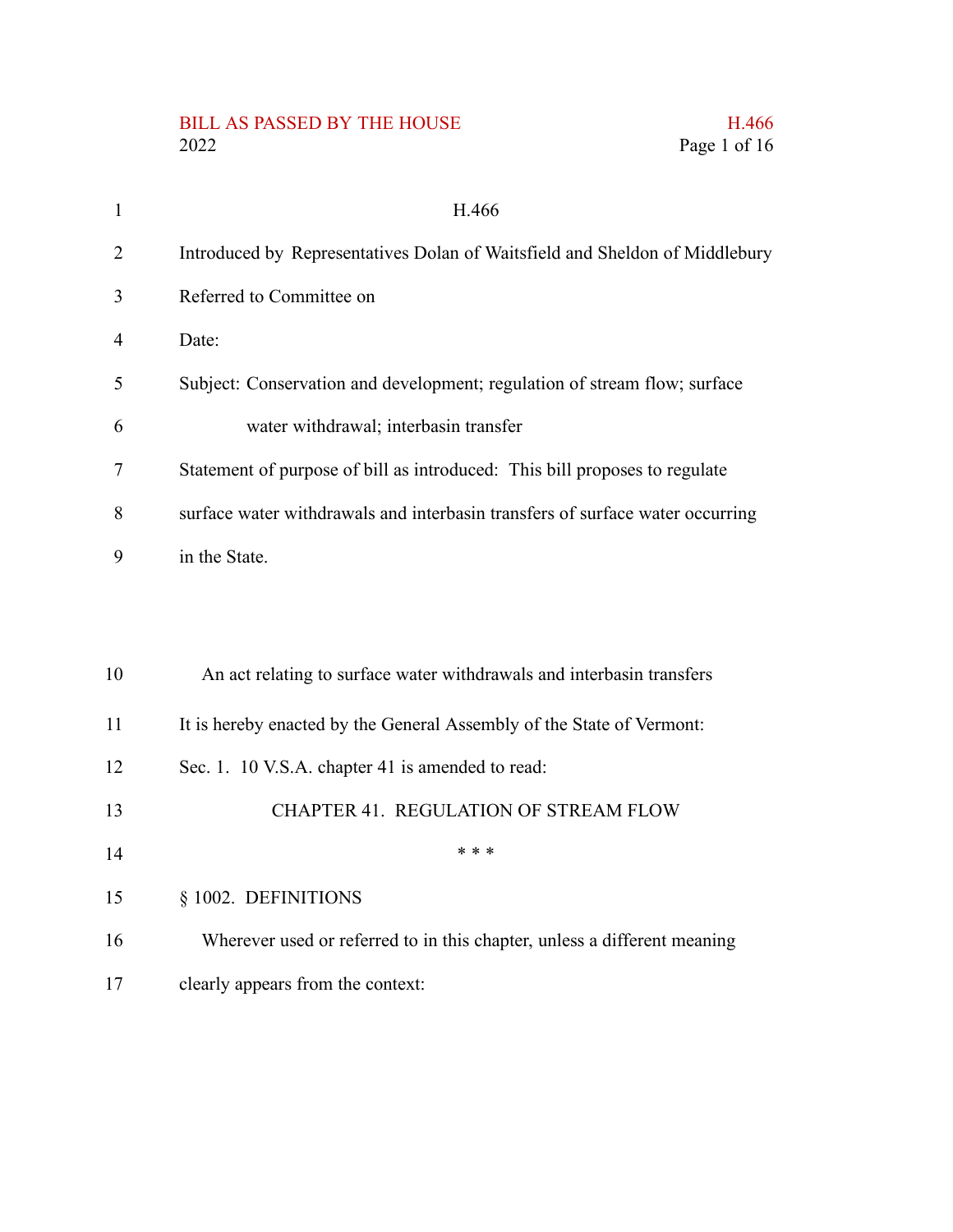#### BILL AS PASSED BY THE HOUSE H.466 2022 Page 2 of 16

| $\mathbf{1}$ | (1) "Artificial regulation of stream flow" means the intermittent or                         |
|--------------|----------------------------------------------------------------------------------------------|
| 2            | periodic manipulation of water levels and the intermittent or periodic                       |
| 3            | regulation of discharge of water into the stream below the dam.                              |
| 4            | (2) "Banks" means that land area immediately adjacent to the bed of the                      |
| 5            | stream, which is essential in maintaining the integrity thereof.                             |
| 6            | (3) "Basin" means the third-level, 6-digit unit of the hydrologic unit                       |
| 7            | hierarchy as defined by the U.S. Geological Survey (USGS), Federal                           |
| 8            | Standards and Procedures for the National Watershed Boundary Dataset,                        |
| 9            | Chapter 3 of Section A, Book 11. "Basin" is also referred to as "Hydrologic                  |
| 10           | Unit Code 6" or "HUC-6".                                                                     |
| 11           | (4) "Bed" means the maximum area covered by waters of the stream for                         |
| 12           | not less than 15 consecutive days in one year.                                               |
| 13           | (5) "Berm" means a linear fill of earthen material on or adjacent to the                     |
| 14           | bank of a watercourse that constrains waters from entering a flood hazard area               |
| 15           | or river corridor, as those terms are defined in subdivisions $752(3)$ and $(11)$ of         |
| 16           | this title.                                                                                  |
| 17           | $(4)(6)$ "Board" means the Natural Resources Board.                                          |
| 18           | (7) "Capacity" means the maximum volume of water capable of being                            |
| 19           | withdrawn by the water withdrawal system.                                                    |
| 20           | $\left(\frac{5}{8}\right)$ "Cross section" means the entire channel to the top of the banks. |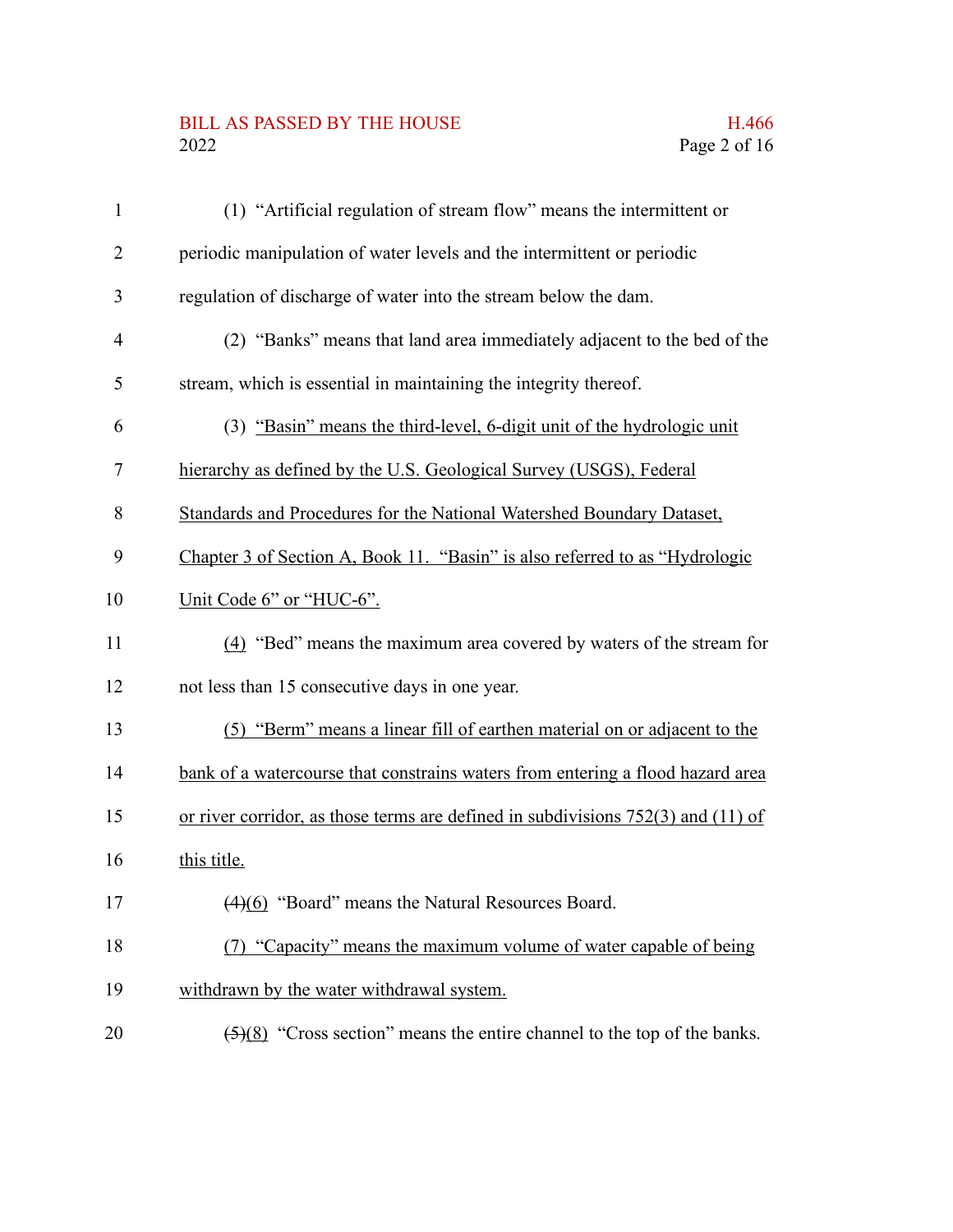## BILL AS PASSED BY THE HOUSE H.466<br>2022 Page 3 of 16

| $\mathbf{1}$   | $(6)(9)$ "Dam" applies to any artificial structure on a stream, or at the       |
|----------------|---------------------------------------------------------------------------------|
| $\overline{2}$ | outlet of a pond or lake, that is utilized for holding back water by ponding or |
| 3              | storage together with any penstock, flume, piping, or other facility for        |
| $\overline{4}$ | transmitting water downstream to a point of discharge, or for diverting water   |
| 5              | from the natural watercourse to another point for utilization or storage.       |
| 6              | $(7)(10)$ "Department" means the Department of Environmental                    |
| 7              | Conservation.                                                                   |
| 8              | $(8)(11)$ "Existing surface withdrawal" means a surface water withdrawal        |
| 9              | that exists prior to January 1, 2023.                                           |
| 10             | (12) "Frequency" means how often water will be withdrawn from a                 |
| 11             | surface water over a period of time.                                            |
| 12             | (13) "Instream material" means:                                                 |
| 13             | (A) all gradations of sediment from silt to boulders;                           |
| 14             | (B) ledge rock; or                                                              |
| 15             | (C) large woody debris in the bed of a watercourse or within the                |
| 16             | banks of a watercourse.                                                         |
| 17             | (14) "Interbasin transfer" means the conveyance of surface water                |
| 18             | withdrawn from a basin for use in another basin.                                |
| 19             | (15) "Large woody debris" means any piece of wood within a                      |
| 20             | watercourse with a diameter of 10 or more inches and a length of 10 or more     |
| 21             | feet that is detached from the soil where it grew.                              |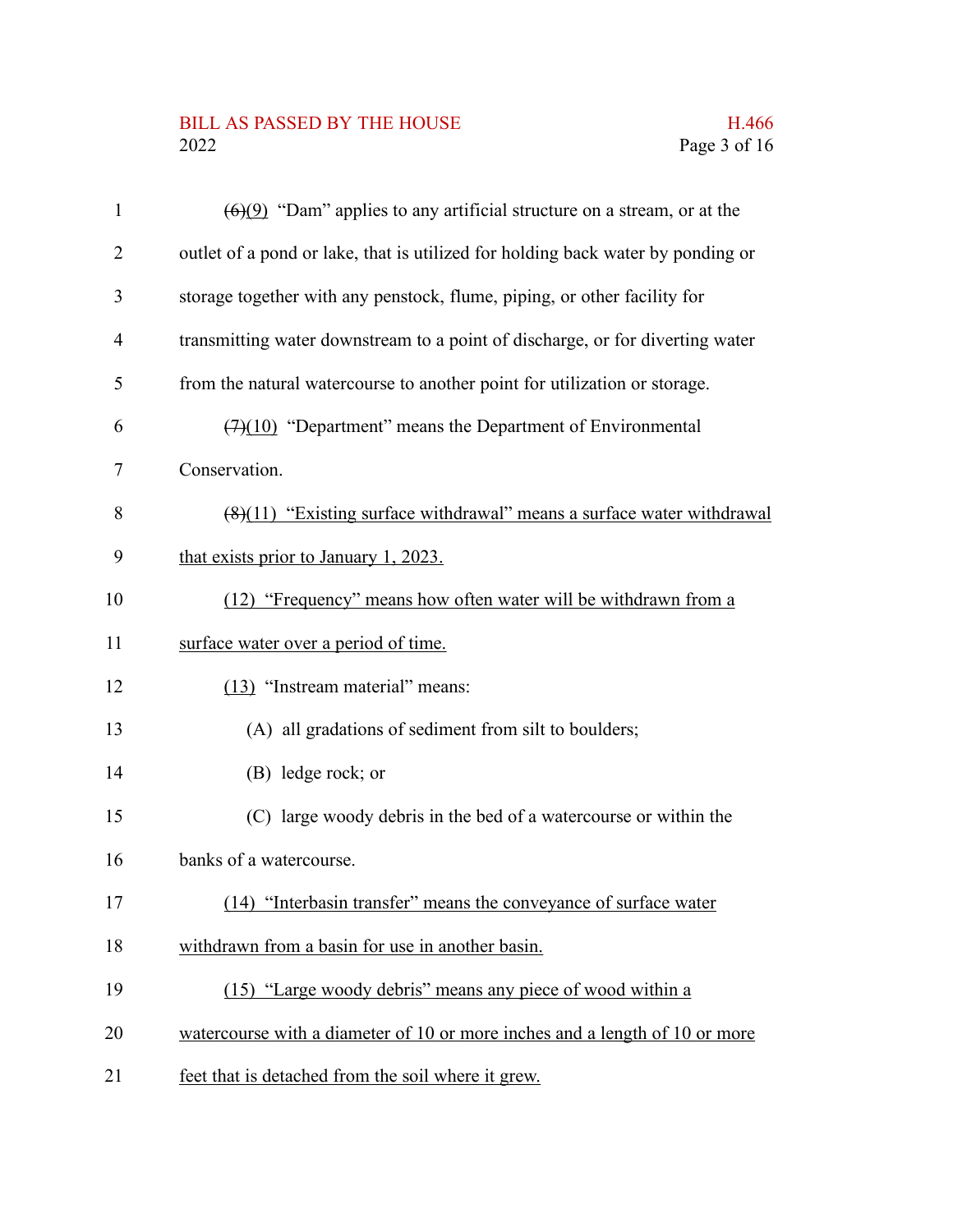## BILL AS PASSED BY THE HOUSE H.466<br>2022 Page 4 of 16

| $\mathbf{1}$   | $(9)(16)$ "Person" means any individual; partnership; company;                   |
|----------------|----------------------------------------------------------------------------------|
| $\overline{2}$ | corporation; association; unincorporated association; joint venture; trust;      |
| 3              | municipality; the State of Vermont or any agency, department, or subdivision     |
| $\overline{4}$ | of the State; any federal agency; or any other legal or commercial entity.       |
| 5              | (17) "Rate of withdrawal" means the volume of surface water that is              |
| 6              | withdrawn over a period of time, as reported in gallons per minute.              |
| 7              | (18) "Reasonable and feasible" means available and capable of being              |
| 8              | implemented after consideration of cost, existing technology, logistics in light |
| 9              | of the overall project purpose, environmental impact, and ability to obtain all  |
| 10             | necessary approvals for implementation.                                          |
| 11             | (19) "Secretary" means the Secretary of Natural Resources, or the                |
| 12             | Secretary's duly authorized representative.                                      |
| 13             | (20) "Surface water" means all rivers streams creeks brooks                      |
| 14             | reservoirs, pends, lakes, springs, and all bodies of surface waters that are     |
| 15             | contained within, flow the vigh, or border upon the State or any portion of it.  |
| 16             | "Surface water" shall not include the rellowing:                                 |
| 17             | (A) groundwater as defined in section $139$ . of this title;                     |
| 18             | (B) artificial waterbodies as defined under section 29A-101(d) of the            |
| 19             | VUHIIUIII WALU QUAHUY DIAHUAHUN,                                                 |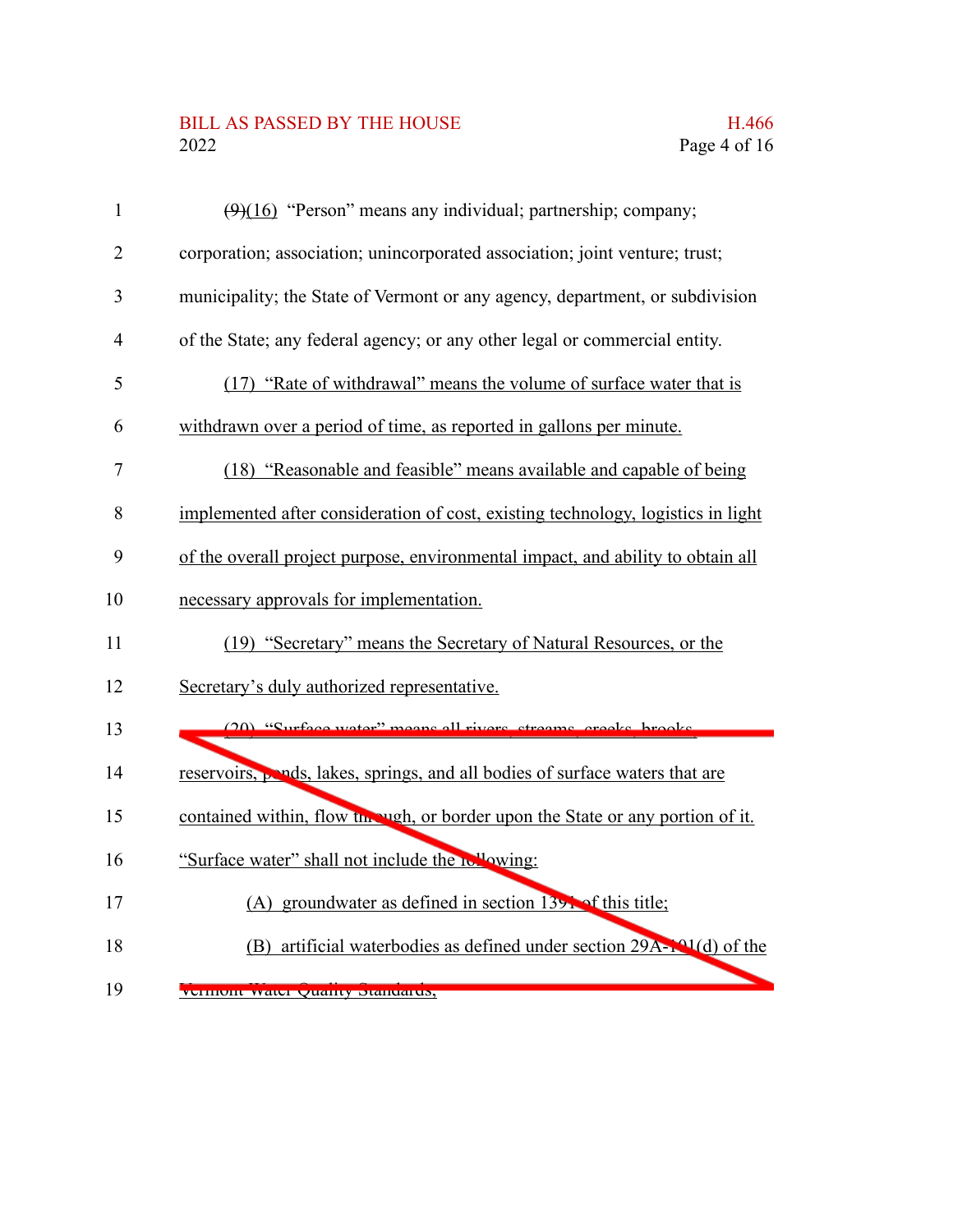| $(C)$ weste treatment systems including weste manage                            |
|---------------------------------------------------------------------------------|
| constructed as part of a best management practice approved under 6 V.S.A.       |
| chapter $215$ ;                                                                 |
| (D) treatment ponds, lagons, or wetlands created solely to meet the             |
| requirements of a permit issued for a discharge and                             |
| (E) constructed ponds or other impoundments that are used for                   |
| irrigation or watering of livestock and that are not subject to the Vencont     |
| water Quanty Standards.                                                         |
| (20) "Surface water" means all rivers, streams, creeks, brooks,                 |
| reservoirs, ponds, lakes, and springs and all bodies of surface waters that are |
| contained within, flow through, or border upon the State or any portion of it.  |
| "Surface water" shall not include the following:                                |
| (A) groundwater as defined in section 1391 of this title;                       |
| (B) artificial waterbodies as defined under section 29A-101(d) of the           |
| Vermont Water Quality Standards;                                                |
| treatment ponds, lagoons, or wetlands created solely to meet the                |
| requirements of a permit issued for a discharge; and                            |
| constructed ponds or other impoundments that are used for<br>(D)                |
| irrigation or watering of livestock and that are not subject to the Vermont     |
| <b>Water Quality Standards.</b>                                                 |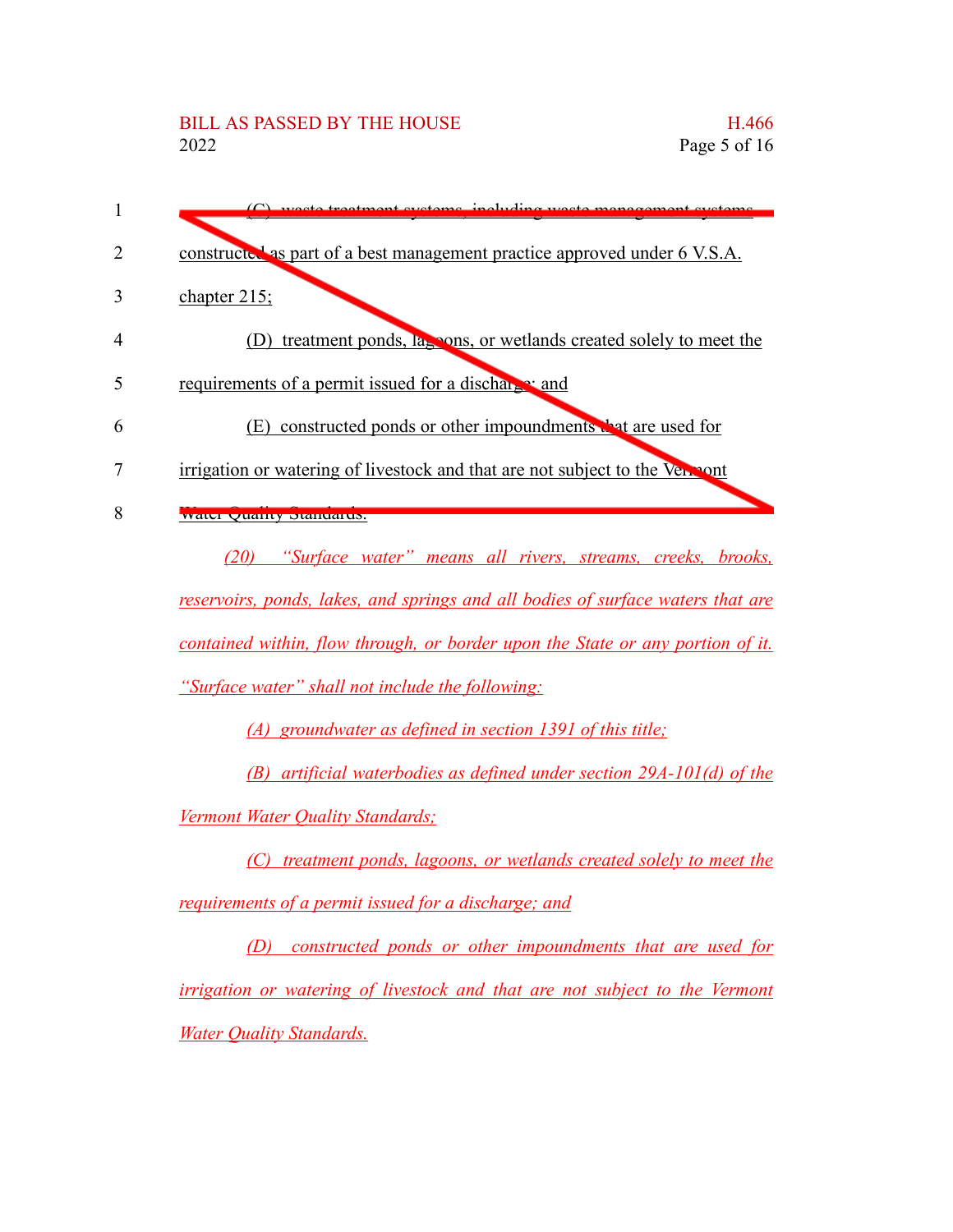#### BILL AS PASSED BY THE HOUSE H.466<br>2022 Page 6 of 16

| $\mathbf{1}$   | (21) "Vermont Water Quality Standards" means the standards adopted                   |
|----------------|--------------------------------------------------------------------------------------|
| $\overline{2}$ | pursuant to chapter 47 and subdivision $6025(d)(3)$ of this title.                   |
| 3              | $(10)(22)$ "Watercourse" means any perennial stream. "Watercourse"                   |
| $\overline{4}$ | shall does not include ditches or other constructed channels primarily               |
| 5              | associated with land drainage or water conveyance through or around private          |
| 6              | or public infrastructure.                                                            |
| 7              | (11) "Secretary" means the Secretary of Natural Resources, or the                    |
| 8              | Secretary's duly authorized representative."                                         |
| 9              | (23) "Watershed" means a region containing waters that drain into a                  |
| 10             | particular brook, stream, river, or other body of water.                             |
| 11             | (24) "Withdrawal" means the intentional diversion from a surface water               |
| 12             | by pumping, gravity, or other method for the purpose of being used for               |
| 13             | irrigation, industrial uses, snowmaking, livestock watering, water supply,           |
| 14             | aquaculture, or other off-stream uses. "Withdrawal" does not include                 |
| 15             | hydroelectric projects that are regulated by the Federal Energy Regulatory           |
| 16             | Commission or the Public Utility Commission. "Withdrawal" does not include           |
| 17             | direct consumption of surface water by livestock.                                    |
| 18             | (12) "Berm" means a linear fill of earthen material on or adjacent to the            |
| 19             | bank of a watercourse that constrains waters from entering a flood hazard area       |
| 20             | or river corridor, as those terms are defined in subdivisions $752(3)$ and $(11)$ of |
| 21             | this title.                                                                          |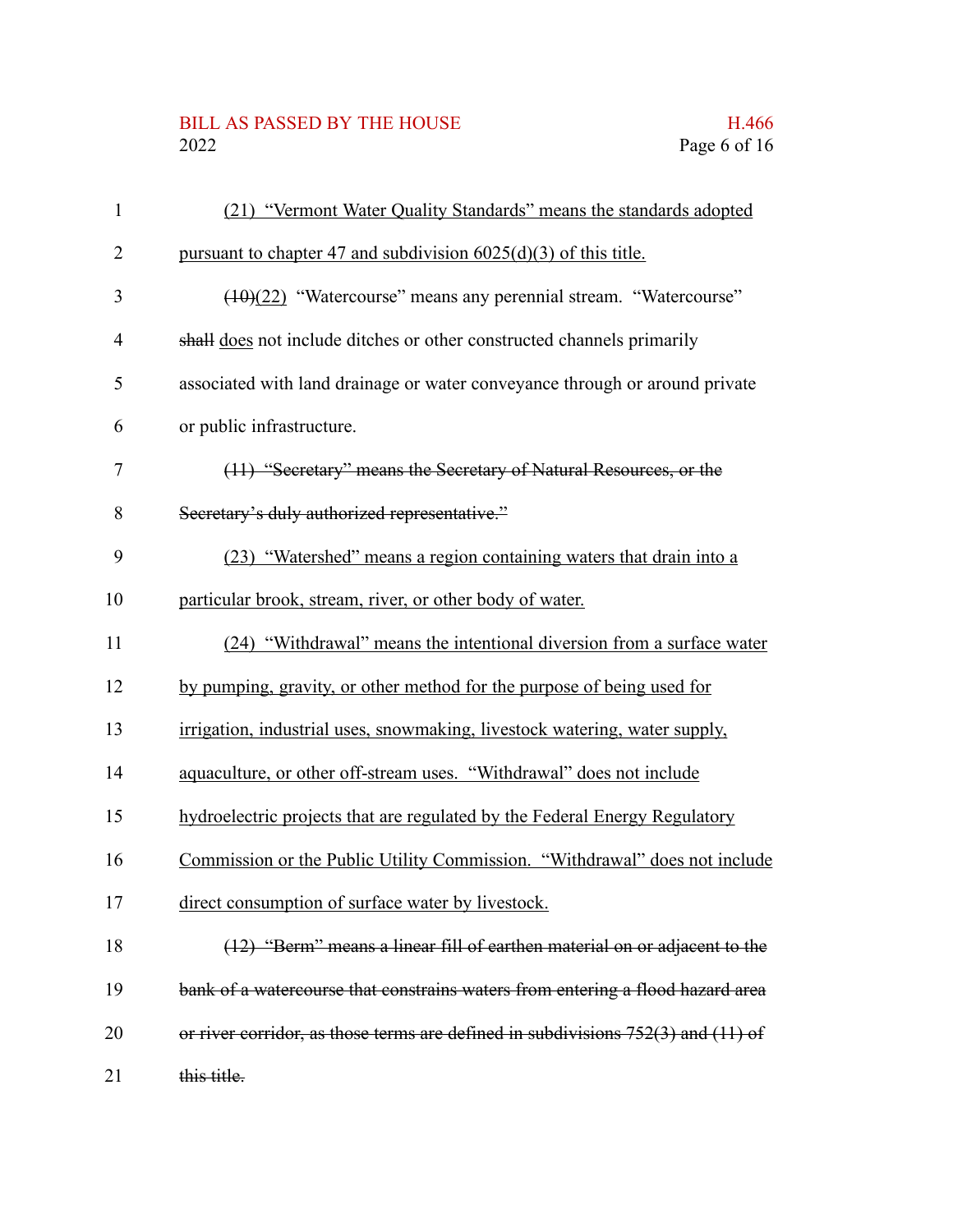## BILL AS PASSED BY THE HOUSE H.466<br>2022 Page 7 of 16

| 1              | (13) "Large woody debris" means any piece of wood within a                       |
|----------------|----------------------------------------------------------------------------------|
| $\overline{2}$ | watercourse with a diameter of 10 or more inches and a length of 10 or more      |
| 3              | feet that is detached from the soil where it grew.                               |
| $\overline{4}$ | * * *                                                                            |
| 5              | Subchapter 4. Surface Water Withdrawals and Interbasin Transfers                 |
| 6              | § 1041. POLICY ON SURFACE WATER WITHDRAWALS FOR                                  |
| 7              | OFF-STREAM USES OTHER THAN SNOWMAKING                                            |
| 8              | (a) This subchapter is intended to establish policy and standards for surface    |
| 9              | water withdrawals that are consistent with section 1001 and chapter 47 of this   |
| 10             | title, including the Vermont Water Quality Standards.                            |
| 11             | (b) The policy established under this subchapter is to:                          |
| 12             | (1) assure the protection, maintenance, and restoration of the chemical,         |
| 13             | physical, and biological water quality, including water quantity, necessary to   |
| 14             | sustain aquatic communities and stream function;                                 |
| 15             | (2) help to provide for and enhance the viability of those sectors and           |
| 16             | industries that rely on the use of surface waters and are important to Vermont's |
| 17             | economy;                                                                         |
| 18             | (3) permit surface water withdrawals and the construction of                     |
| 19             | appurtenant facilities and related systems for uses other than snowmaking,       |
| 20             | based on an analysis of the need for water and the consideration of              |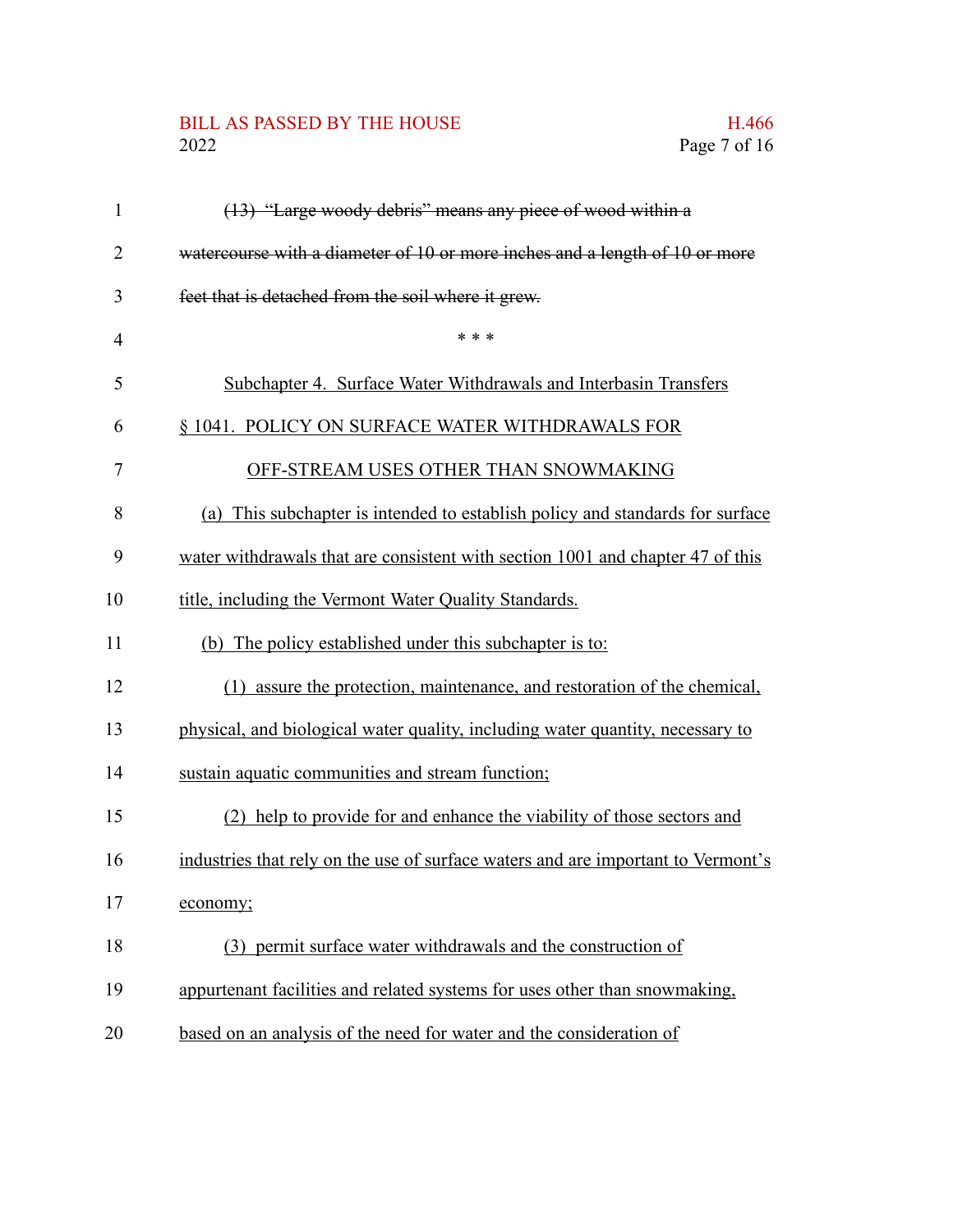# BILL AS PASSED BY THE HOUSE H.466<br>2022 Page 8 of 16

| $\mathbf{1}$ | alternatives, and consistent with this and related policies and other applicable |
|--------------|----------------------------------------------------------------------------------|
| 2            | laws and rules; and                                                              |
| 3            | (4) recognize that existing users of the State's waters for off-stream uses      |
| 4            | that may have an adverse effect on water quality should have time and            |
| 5            | opportunity to improve water quality.                                            |
| 6            | § 1042. REGISTRATION AND REPORTING; EXCEPTIONS                                   |
| 7            | (a) Registration. Beginning on January 1, 2023, any person withdrawing           |
| 8            | 5,000 gallons or more of surface water within a 24-hour period shall register    |
| 9            | with the Secretary. Registration shall be made on a form provided by the         |
| 10           | Secretary, and shall include the following information:                          |
| 11           | (1) the location of each withdrawal, including each impacted surface             |
| 12           | water;                                                                           |
| 13           | (2) the frequency and rate of each withdrawal;                                   |
| 14           | (3) a description of the use or uses of the water to be withdrawn;               |
| 15           | (4) the capacity of the system to be used for the withdrawal; and                |
| 16           | (5) a schedule for the withdrawal.                                               |
| 17           | (b) Report. Beginning on January 1, 2023, a person that is required to           |
| 18           | register a surface water withdrawal pursuant to subsection (a) of this section   |
| 19           | shall file an annual report with the Secretary. Reports shall be filed annually  |
| 20           | by January 15 of the following year. The report shall be made on a form          |
| 21           | provided by the Secretary and shall include all of the following information:    |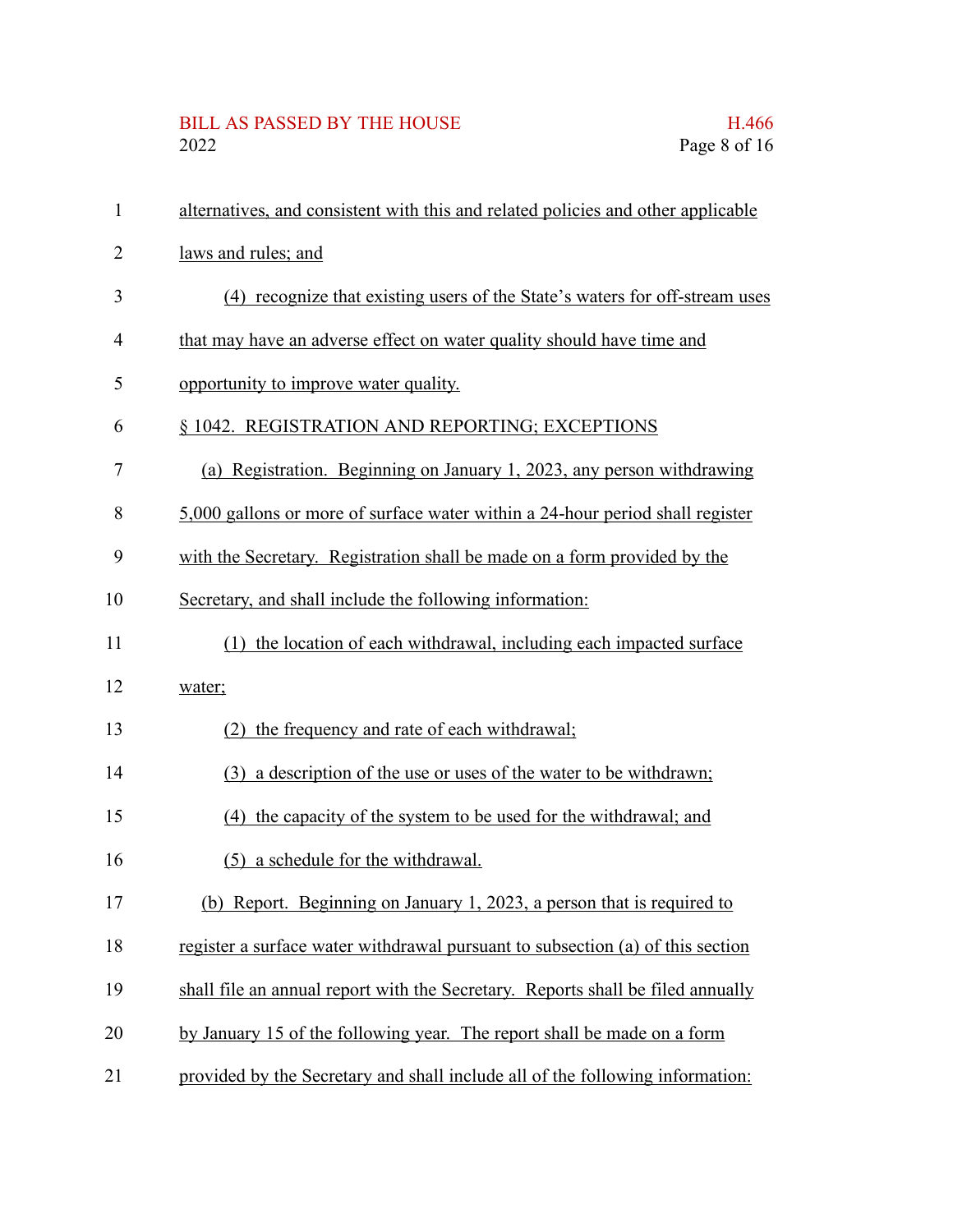# BILL AS PASSED BY THE HOUSE H.466<br>2022 Page 9 of 16

| $\mathbf{1}$ | the total amount of water withdrawn each month;<br>(1)                          |
|--------------|---------------------------------------------------------------------------------|
| 2            | the location of each withdrawal, including each impacted surface<br>(2)         |
| 3            | water;                                                                          |
| 4            | (3) the daily maximum withdrawal for each month;                                |
| 5            | (4) the date of daily maximum withdrawal; and                                   |
| 6            | (5) any other information required by the Secretary.                            |
| 7            | (c) Methods of estimating withdrawals. The following methods shall be           |
| 8            | used to report the amounts of withdrawn surface water required to be reported   |
| 9            | under subsection (b) of this section:                                           |
| 10           | (1) Withdrawals of between 5,000 and 50,000 gallons of surface water            |
| 11           | in a 24-hour period shall either provide an estimate of total volume or provide |
| 12           | meter data. The report shall describe how any estimate was calculated.          |
| 13           | (2) Withdrawals of more than 50,000 gallons of surface water in a 24-           |
| 14           | hour period shall provide meter data.                                           |
| 15           | (d) Exceptions. The following withdrawals shall not be subject to the           |
| 16           | requirements of subsection (a) or (b) of this section:                          |
| 17           | surface water withdrawals for fire suppression or other public<br>(1)           |
| 18           | emergency response purposes;                                                    |
| 19           | (2) surface water withdrawals required to report under subchapter 3 of          |
| 20           | this chapter for snowmaking uses;                                               |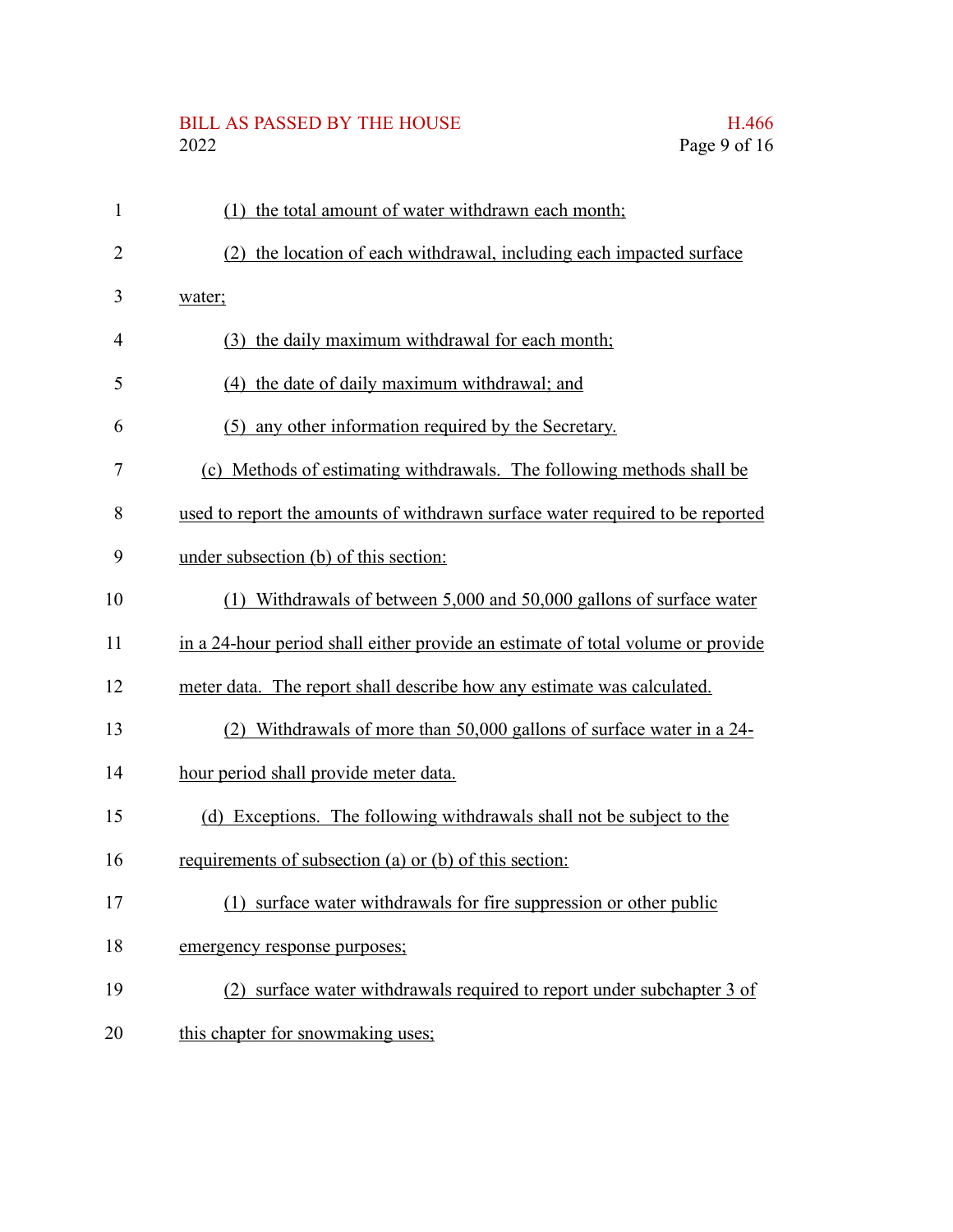## BILL AS PASSED BY THE HOUSE H.466<br>2022 Page 10 of 16

| $\mathbf{1}$   | (3) surface water withdrawals approved pursuant to 10 V.S.A. chapter           |
|----------------|--------------------------------------------------------------------------------|
| $\overline{2}$ | 56 on public water supply and the rules adopted thereunder for use as a public |
| 3              | drinking water supply; and                                                     |
| $\overline{4}$ | (4) a surface water withdrawal reported to the Secretary under any             |
| 5              | project that requires the reporting of substantially similar data.             |
| 6              | § 1043. PERMIT REQUIREMENT; PROGRAM DEVELOPMENT                                |
| 7              | (a) Program development. On or before July 1, 2026, the Secretary shall        |
| 8              | implement a surface water withdrawal permitting program that is consistent     |
| 9              | with section 1041 of this subchapter. The program shall be developed to:       |
| 10             | (1) require a permit or other authorization for surface water withdrawals      |
| 11             | based on potential impacts to surface waters or other factors, and establish   |
| 12             | conditions of operation necessary to protect surface waters and the Vermont    |
| 13             | Water Quality Standards;                                                       |
| 14             | (2) consider surface water withdrawal registration and reporting               |
| 15             | information submitted pursuant to section 1042 of this chapter in the          |
| 16             | establishment of permitting thresholds and other permitting requirements;      |
| 17             | (3) require efficient use and conservation of surface water;                   |
| 18             | (4) ensure that withdrawals comply with the Vermont water quality              |
| 19             | standards;                                                                     |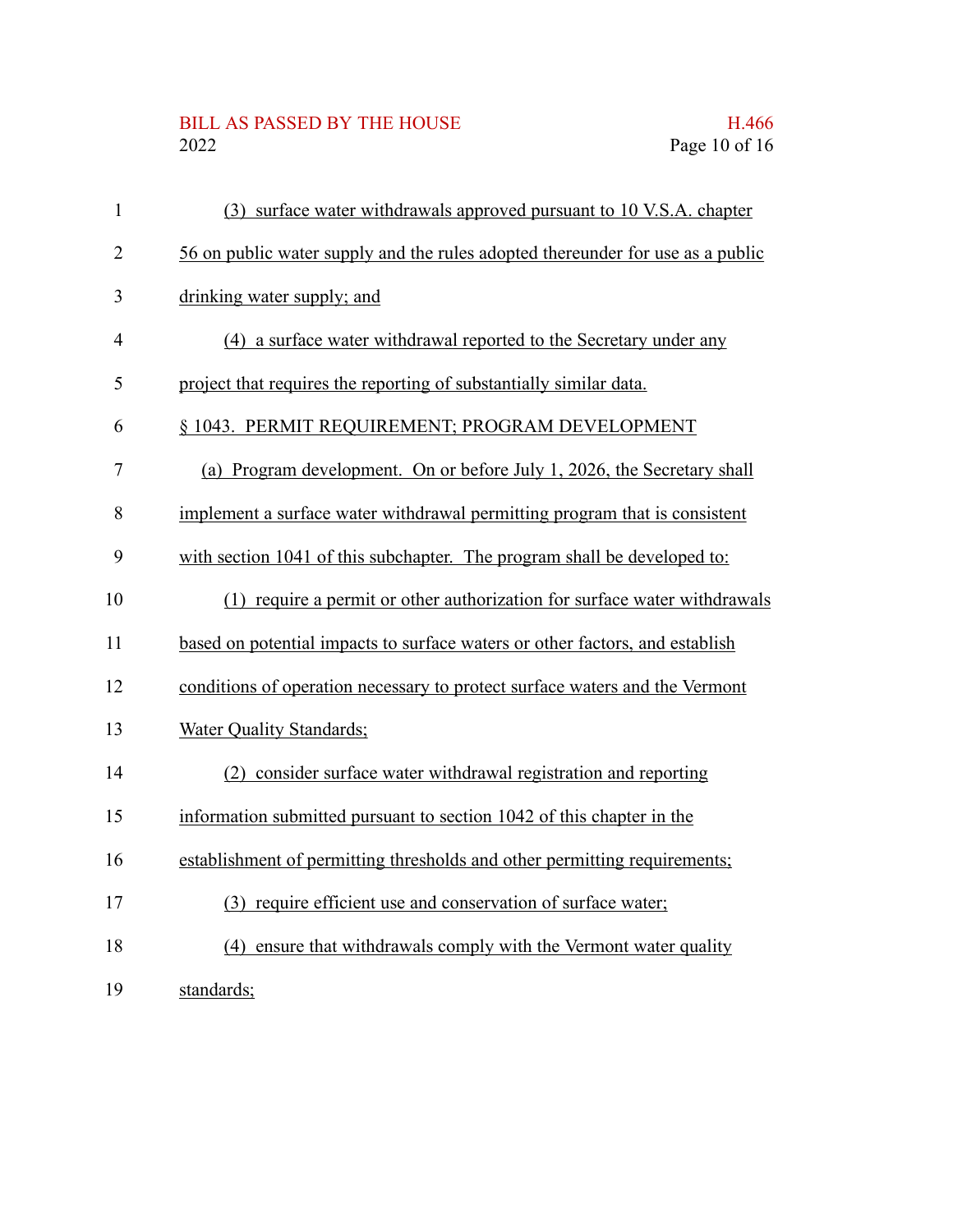## BILL AS PASSED BY THE HOUSE H.466<br>2022 Page 11 of 16

| $\mathbf{1}$   | (5) establish limitations on withdrawals based on low flow or drought           |
|----------------|---------------------------------------------------------------------------------|
| $\overline{2}$ | conditions and the development of potential alternatives to meet surface water  |
| 3              | withdrawal needs in such cases; and                                             |
| $\overline{4}$ | (6) require assessment of any reasonable and feasible alternatives to           |
| 5              | proposed withdrawals that may have less of an impact on surface water           |
| 6              | quality.                                                                        |
| 7              | (b) Application. Application for a permit to withdraw surface water under       |
| 8              | the program established under subsection (a) of this section shall be made on a |
| 9              | form provided by the Secretary, and shall include the following information:    |
| 10             | (1) the location of each withdrawal, including the identification and type      |
| 11             | of each impacted surface water;                                                 |
| 12             | (2) a description of the use or uses of the water to be withdrawn;              |
| 13             | (3) a description of the proposed method of water withdrawal;                   |
| 14             | (4) the frequency and rate of the withdrawal;                                   |
| 15             | an estimated schedule for the withdrawal;<br>(5)                                |
| 16             | (6) the capacity of the system to be used for the withdrawal;                   |
| 17             | (7) the location of the proposed return flow of the withdrawn water, and        |
| 18             | whether the withdrawal is an interbasin transfer;                               |
| 19             | (8) an estimate of the volume of water needed for the proposed use or           |
| 20             | uses;                                                                           |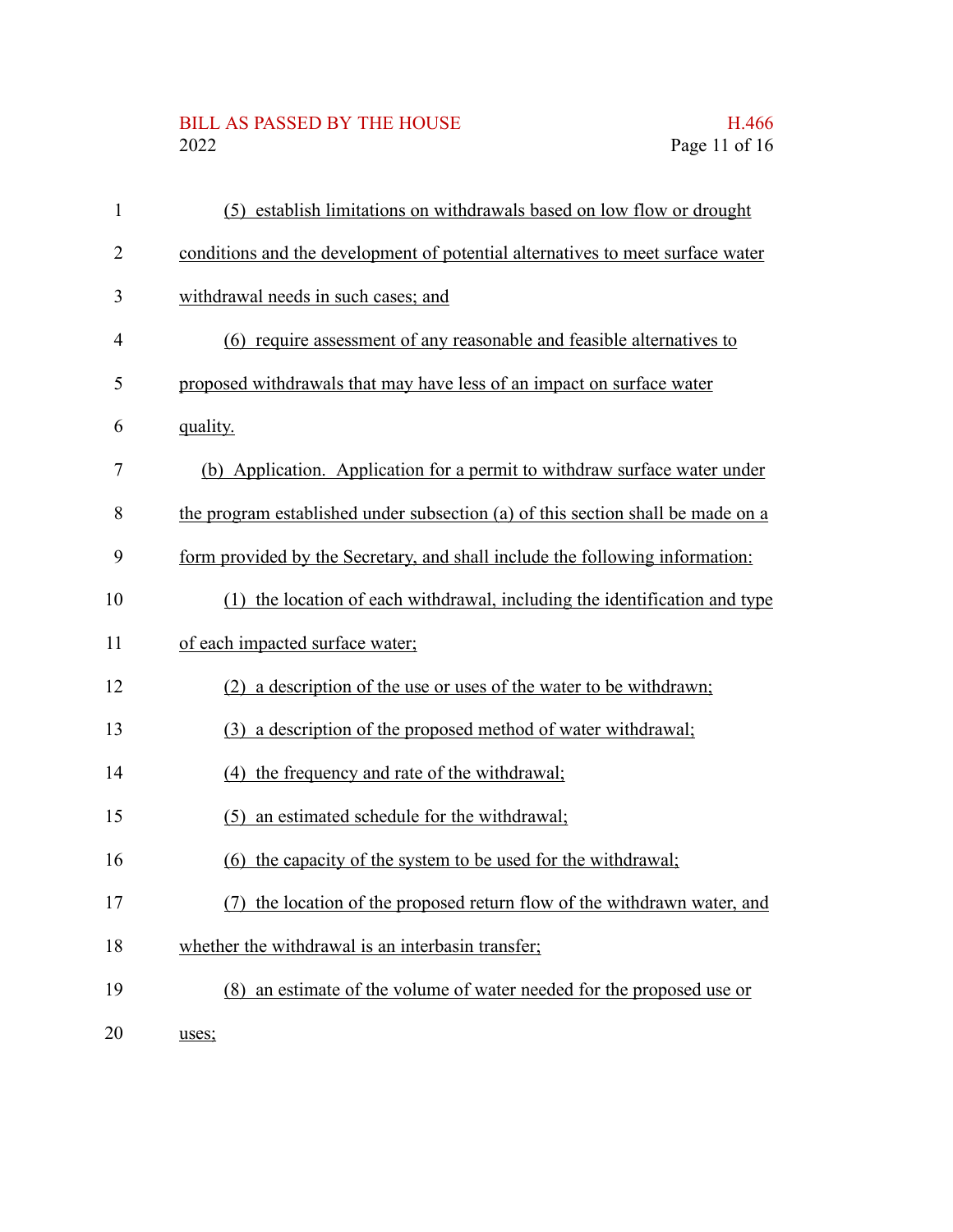## BILL AS PASSED BY THE HOUSE H.466<br>2022 Page 12 of 16

| $\mathbf{1}$   | (9) a description of the alternative means considered for the proposed        |
|----------------|-------------------------------------------------------------------------------|
| $\overline{2}$ | uses of water that will have less of an impact on surface water quality; and  |
| 3              | (10) any other information required by the Secretary.                         |
| 4              | (c) Permits. The Secretary may issue a general permit to authorize certain    |
| 5              | withdrawal activities. A permit issued under this subchapter shall be for a   |
| 6              | period of not longer than 10 years from the date of issuance.                 |
| 7              | (d) Exceptions. A permit required under this subchapter shall not be          |
| 8              | required for surface water withdrawals for fire suppression or other public   |
| 9              | emergency response purposes.                                                  |
| 10             | (e) Existing surface water withdrawals.                                       |
| 11             | (1) Snowmaking withdrawals. Existing withdrawals approved pursuant            |
| 12             | to subchapter 3 of this chapter for snowmaking shall be reviewed pursuant to  |
| 13             | subdivision $(f)(1)$ of this section.                                         |
| 14             | (2) Nonsnowmaking withdrawals.                                                |
| 15             | (A) A permit required under this subchapter shall not be required             |
| 16             | until July 1, 2030 for an existing surface water withdrawal for nonsnowmaking |
| 17             | purposes, provided that:                                                      |
| 18             | (i) the existing surface water withdrawal is both registered and              |
| 19             | reported to the Secretary pursuant to section 1042 of this title on an annual |
| 20             | basis; and                                                                    |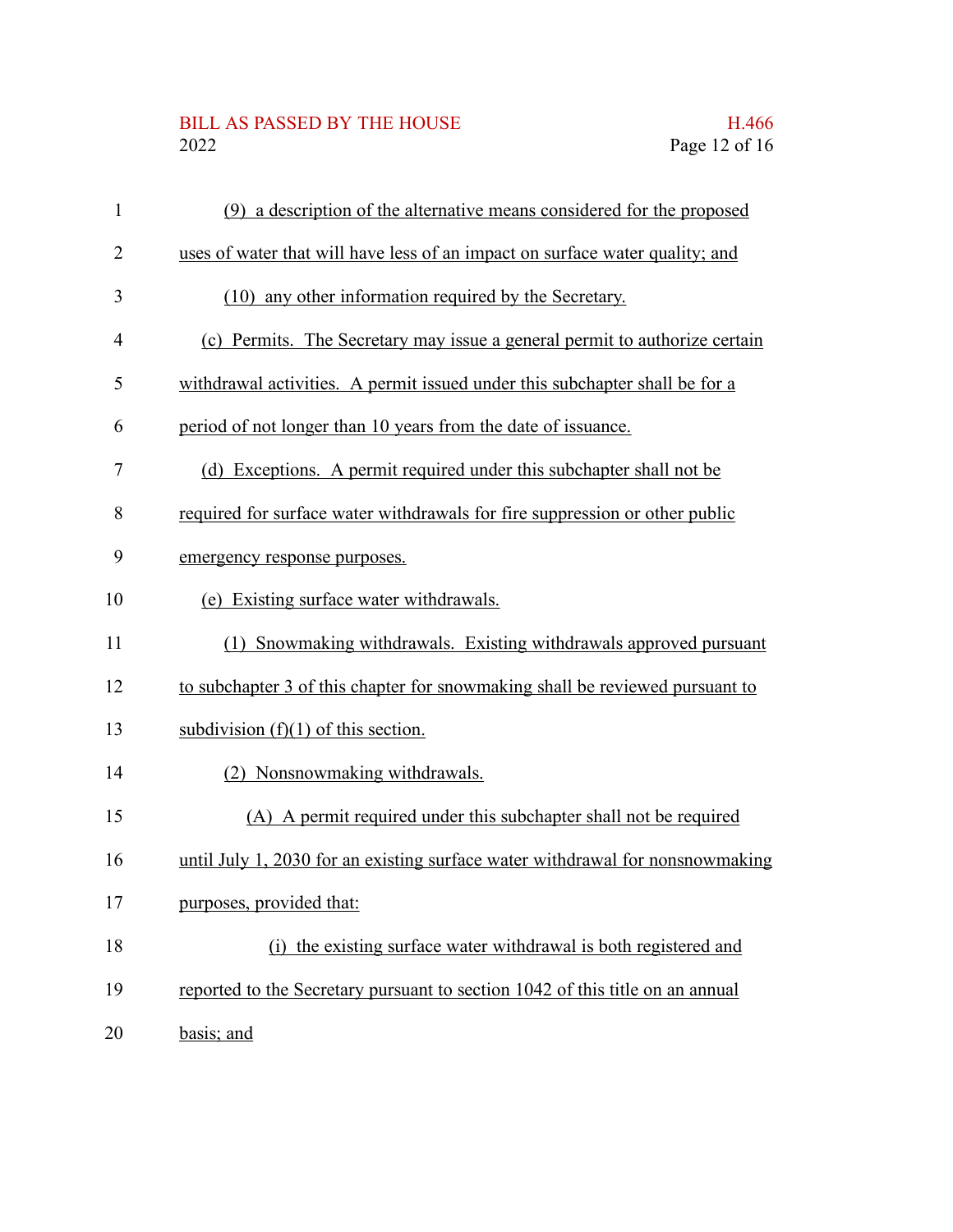## BILL AS PASSED BY THE HOUSE H.466<br>2022 Page 13 of 16

| $\mathbf{1}$   | (ii) no expansion of the existing surface water withdrawal occurs                 |
|----------------|-----------------------------------------------------------------------------------|
| $\overline{2}$ | on or after January 1, 2023.                                                      |
| 3              | (B) For purposes of this subdivision, an expansion includes an                    |
| $\overline{4}$ | increase in reported surface water withdrawal rate or volume or increase in       |
| 5              | reported capacity of the system.                                                  |
| 6              | (f) Surface water withdrawals for snowmaking.                                     |
| 7              | (1) Existing withdrawals. Existing surface water withdrawals for                  |
| 8              | snowmaking purposes that have been reviewed and approved pursuant to              |
| 9              | subchapter 3 of this chapter shall not require additional technical review by the |
| 10             | Secretary under this subchapter, provided that the approved snowmaking            |
| 11             | activity is operated in compliance with the terms and conditions of the           |
| 12             | Secretary's approval. For such activities, the Secretary may issue a permit       |
| 13             | under the rules adopted pursuant to this subchapter.                              |
| 14             | (2) New withdrawals. Proposed surface water withdrawals for new                   |
| 15             | snowmaking activities that require review pursuant to subchapter 3 of this        |
| 16             | chapter shall be reviewed by the Secretary in accordance with the rules           |
| 17             | adopted pursuant to section 1032 of this title. If the Secretary determines that  |
| 18             | the proposed activity is consistent with those rules, the Secretary shall issue a |
| 19             | permit required by section 1045 of this section for that activity.                |
| 20             | (g) Enforcement.                                                                  |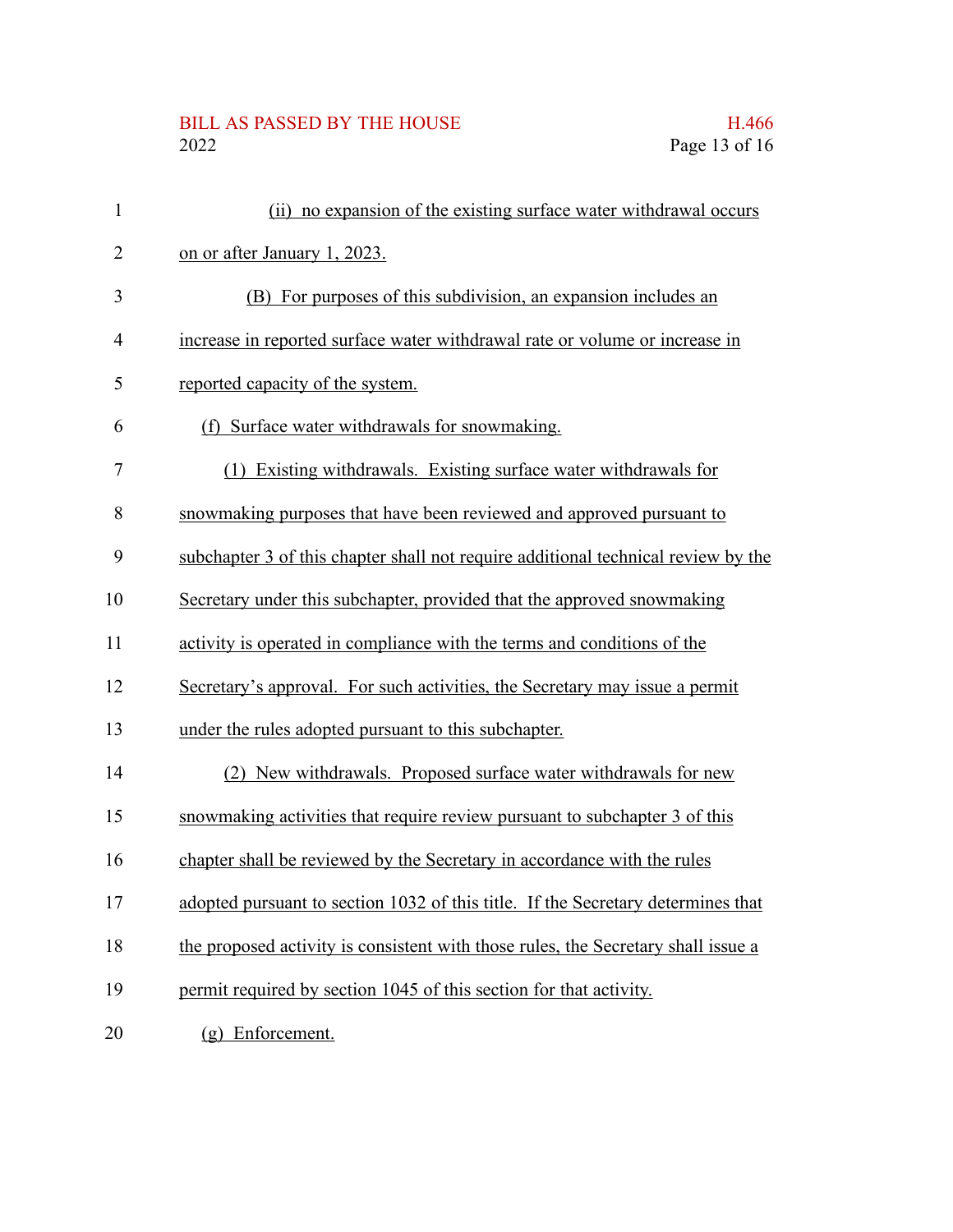## BILL AS PASSED BY THE HOUSE H.466<br>2022 Page 14 of 16

| $\mathbf{1}$   | (1) The Secretary may require a person to obtain a permit under this               |
|----------------|------------------------------------------------------------------------------------|
| $\overline{2}$ | subchapter when the Secretary, in the Secretary's discretion, determines that a    |
| 3              | withdrawal or other action circumvents the requirements of this subchapter.        |
| $\overline{4}$ | (2) If the Secretary finds that a withdrawal subject to this subchapter            |
| 5              | results in the construction, installation, operation, or maintenance of any        |
| 6              | facility or condition that results in or can reasonably be expected to result in a |
| 7              | violation of the Vermont Water Quality Standards, the Secretary may issue an       |
| 8              | order establishing reasonable and proper methods and procedures for the            |
| 9              | control of that activity in order to reduce or eliminate the violation.            |
| 10             | (h) Reservation. Nothing in this subchapter shall be interpreted to                |
| 11             | supersede, limit, or otherwise effect the Secretary's authority to take action     |
| 12             | pursuant to section 1272 of this title or other applicable provision of law or     |
| 13             | rule.                                                                              |
| 14             | § 1044. INTERBASIN TRANSFERS OF SURFACE WATERS                                     |
| 15             | (a) Review of HUC 6 interbasin transfers. The Secretary shall review any           |
| 16             | interbasin transfer pursuant to the Vermont Water Quality Standards and other      |
| 17             | requirements of State law listed in subdivision 1253(h)(1) of this title. This     |
| 18             | review shall be in addition to any applicable standards and permitting             |
| 19             | requirements adopted pursuant to subsection 1043(a) of this title.                 |
| 20             | (b) Review of other transfers likely to violate Vermont Water Quality              |
| 21             | Standards. The Secretary may review any other surface water withdrawal that        |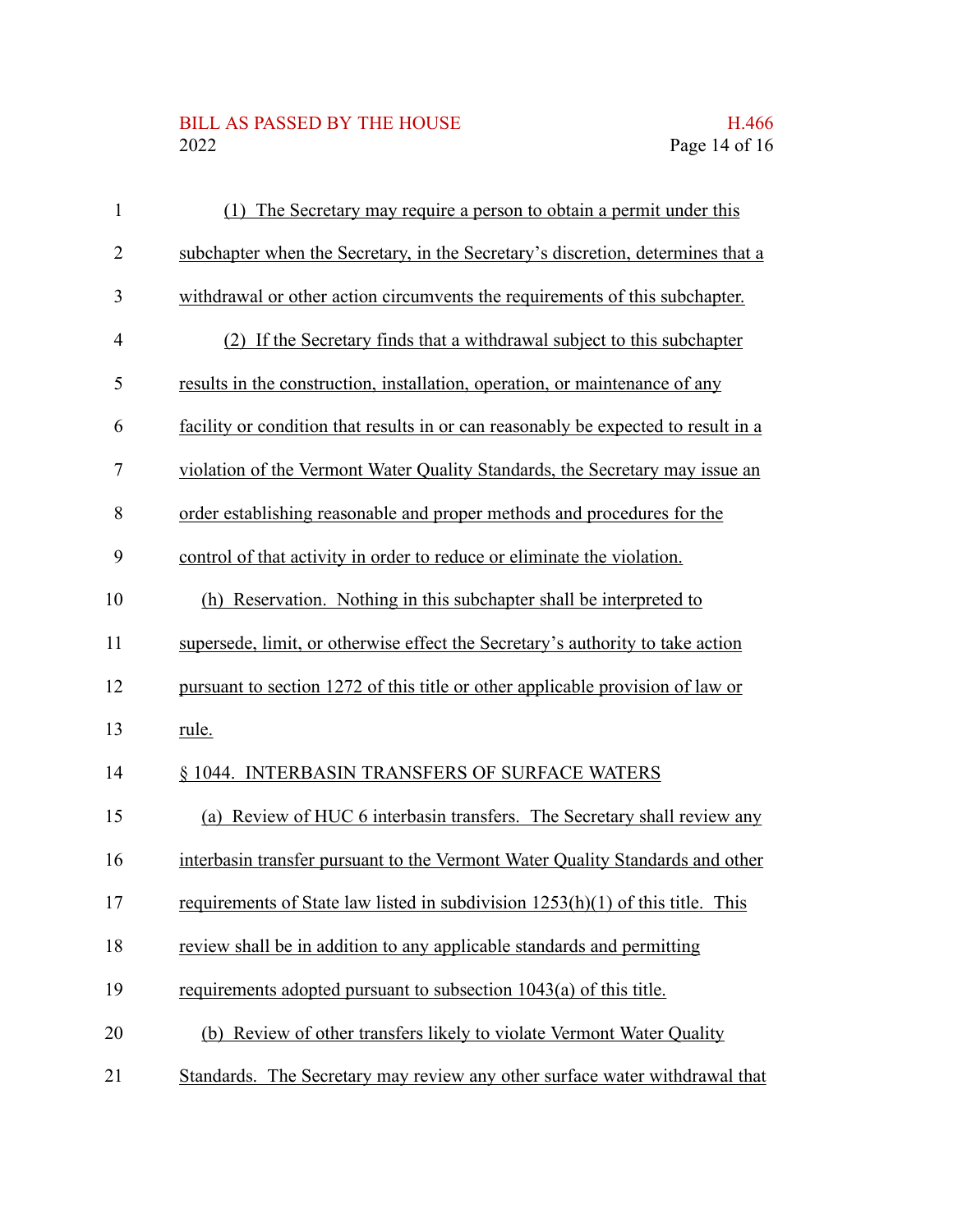## BILL AS PASSED BY THE HOUSE H.466<br>2022 Page 15 of 16

| $\mathbf{1}$   | includes the transfer of surface water from one watershed to another watershed    |
|----------------|-----------------------------------------------------------------------------------|
| $\overline{2}$ | under the requirements of subsection (a) of this section if the Secretary         |
| 3              | determines that the activity is likely to result in a violation of the Vermont    |
| $\overline{4}$ | Water Quality Standards. The Secretary shall make a determination under this      |
| 5              | subsection based on a review of information set forth under subsection 1043(b)    |
| 6              | of this title that is readily available to the Secretary.                         |
| 7              | § 1045. RULEMAKING                                                                |
| 8              | The Secretary shall adopt rules to implement the requirements of this             |
| 9              | subchapter.                                                                       |
| 10             | Sec. 2. 10 V.S.A. § $1253(h)(1)$ is amended to read:                              |
| 11             | (h)(1) The Secretary shall administer a Clean Water Act Section 401               |
| 12             | certification program to review activities that require a federal license or      |
| 13             | permit or activities subject to regulation under chapter 47, subchapter 4 of this |
| 14             | title to ensure that a proposed activity complies with the Vermont Water          |
| 15             | Quality Standards, as well as with any other appropriate requirement of State     |
| 16             | law, including:                                                                   |
| 17             | (A) 10 V.S.A. chapter 37 (wetlands protection and water resources                 |
| 18             | management);                                                                      |
| 19             | (B) 10 V.S.A. chapter 41 (regulation of stream flow);                             |
| 20             | (C) 10 V.S.A. § 1264 (stormwater management);                                     |
| 21             | (D) 29 V.S.A. chapter 11 (management of lakes and ponds); and                     |